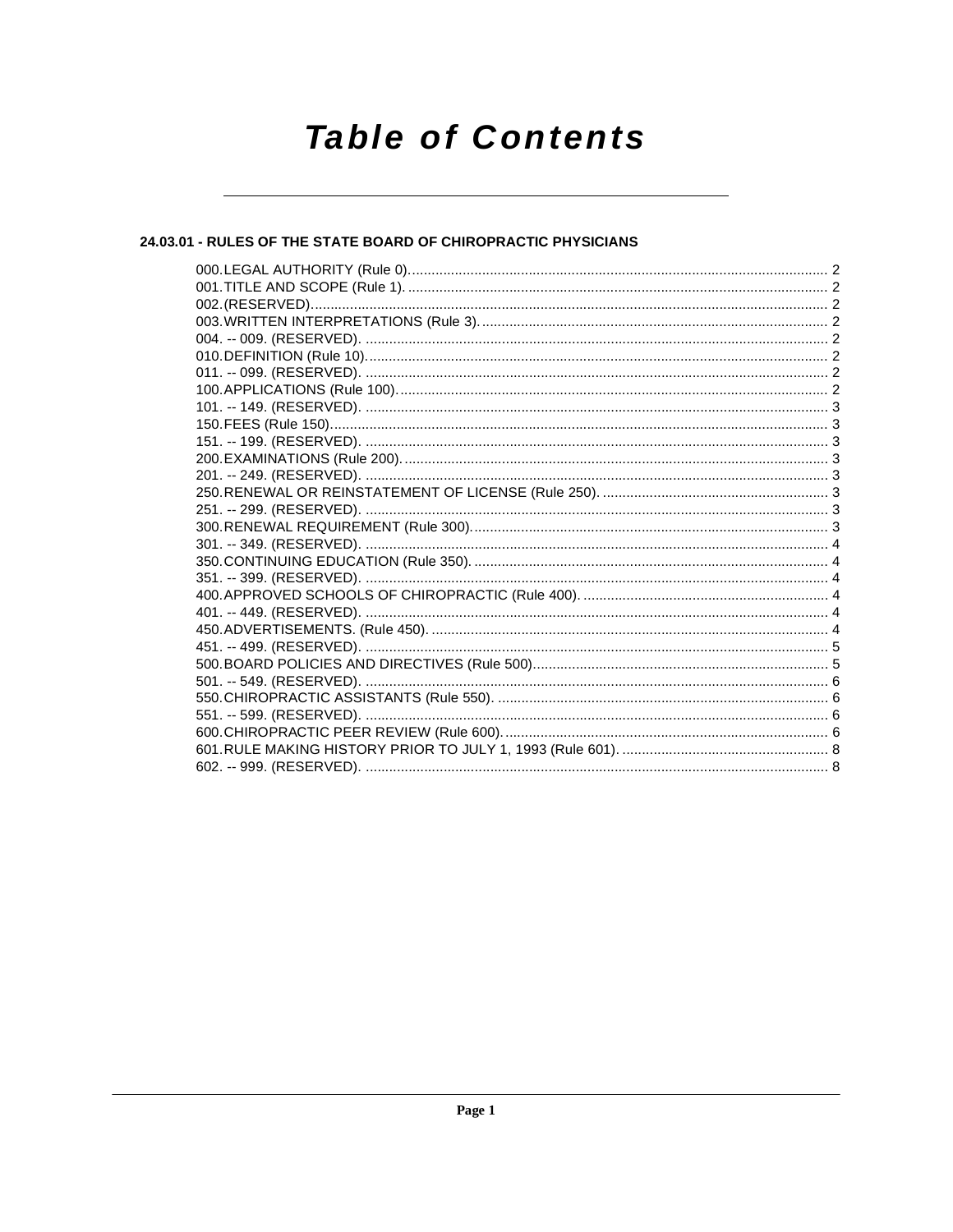#### **IDAPA 24 TITLE 03 Chapter 01**

# **24.03.01 - RULES OF THE STATE BOARD OF CHIROPRACTIC PHYSICIANS**

#### <span id="page-1-1"></span><span id="page-1-0"></span>**000. LEGAL AUTHORITY (Rule 0).**

These rules are hereby prescribed and established pursuant to the authority vested in the State Board of Chiropractic Physicians by the provisions of Section 54-707, Idaho Code. (7-1-93)

#### <span id="page-1-2"></span>**001. TITLE AND SCOPE (Rule 1).**

These rules shall be cited as IDAPA 24.03.01, "Rules of the State Board of Chiropractic Physicians". (7-1-93)

#### <span id="page-1-3"></span>**002. (RESERVED).**

#### <span id="page-1-4"></span>**003. WRITTEN INTERPRETATIONS (Rule 3).**

The board may have written statements which pertain to the interpretation of the rules of this chapter. Such interpretations, if any, are available for public inspection and copying at cost in the main office of the Bureau of Occupational Licenses. (7-1-93)

#### <span id="page-1-5"></span>**004. -- 009. (RESERVED).**

#### <span id="page-1-6"></span>**010. DEFINITION (Rule 10).**

<span id="page-1-10"></span>**01. Board**. The State Board of Chiropractic Physicians as prescribed in Section 54-703, Idaho Code. (7-1-93)

#### <span id="page-1-7"></span>**011. -- 099. (RESERVED).**

#### <span id="page-1-9"></span><span id="page-1-8"></span>**100. APPLICATIONS (Rule 100).**

**01. Application**. Applications on forms furnished by the Bureau of Occupational Licenses must be on file thirty (30) days before the date of examination, and must be accompanied by an unmounted photograph, size three inches by three inches (3" x 3"), bust only, taken within the year preceding the date of examination.  $(7-1-93)$ 

<span id="page-1-11"></span>

| 02. | <b>Oualifications.</b>                               | $(7-1-93)$ |
|-----|------------------------------------------------------|------------|
| а.  | New applicants will meet the following requirements: | $(7-1-93)$ |
|     | National Boards Parts I, II, III, and IV.            | $(7-1-99)$ |

ii. Graduation from a CCE approved college or university. (7-1-93)

iii. Applicants will be required to sign an affidavit swearing under oath that they have fully reviewed and understand and will abide by the Chiropractic Act, Title 54, Chapter 7, Idaho Code, and the Board's Rules, IDAPA 24, Title 03, Chapter 01, "Rules of the State Board of Chiropractic Physicians". (7-1-99)

|  | Endorsement applicants will meet the following requirements: | $(7-1-93)$ |
|--|--------------------------------------------------------------|------------|
|--|--------------------------------------------------------------|------------|

i. National Boards Parts I, II, III and Physiotherapy. (7-1-93)

ii. If licensed prior to January, 1980, CCE approved college or university not required. If licensed after 1980, applicant must have graduated from a CCE approved college or university. (7-1-93) January, 1980, applicant must have graduated from a CCE approved college or university.

iii. Five (5) years of consecutive experience immediately prior to application and a valid, unrevoked, unsuspended license to practice chiropractic in another state. (7-1-93)

iv. National Board Special Purposes Examination for Chiropractors (SPEC). (7-1-99)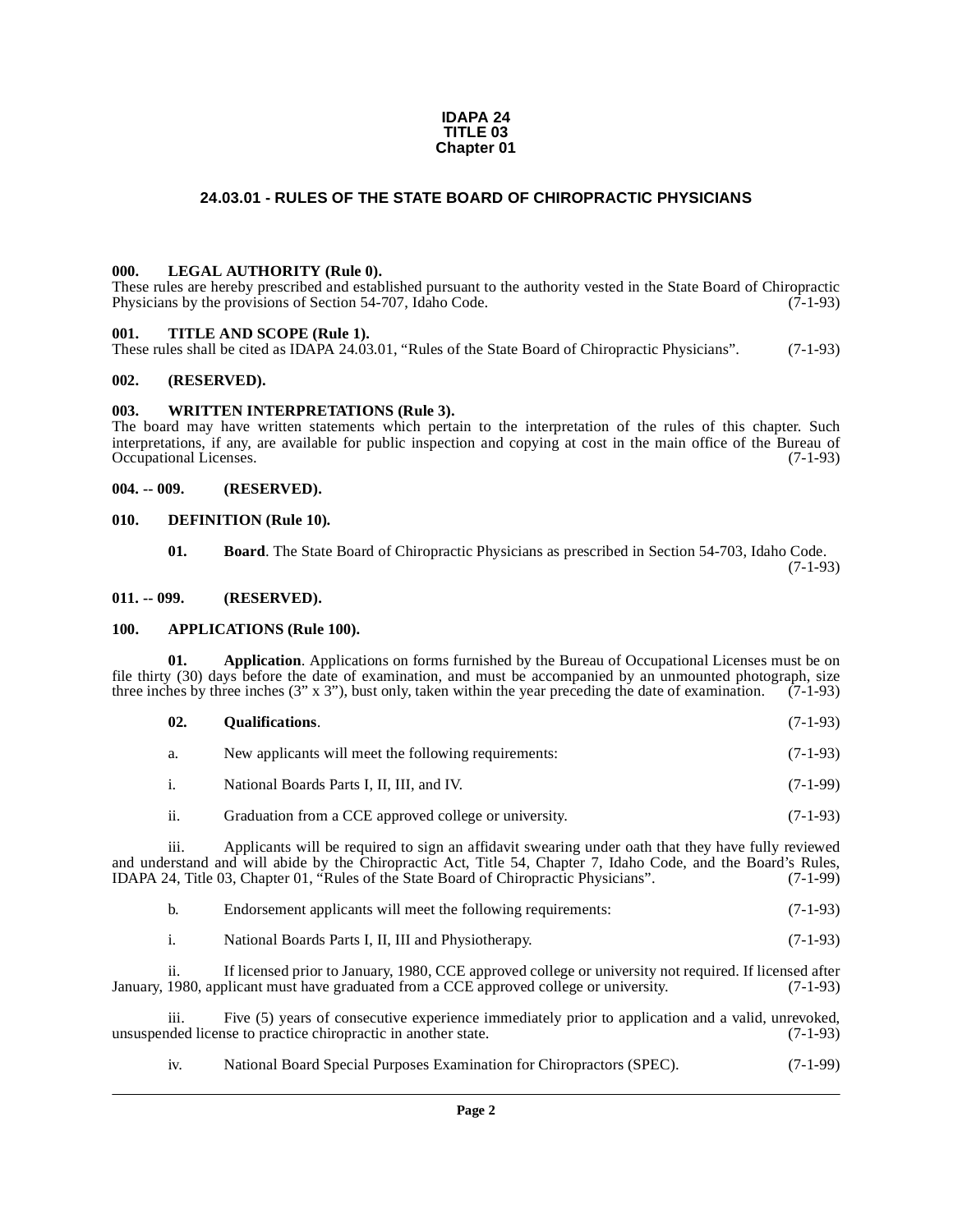# **Bureau of Occupational Licenses**

v. Applicants will be required to sign an affidavit swearing under oath that they have fully reviewed and understand and will abide by the Chiropractic Act, Title 54, Chapter 7, Idaho Code, and the Board's Rules,<br>IDAPA 24.03.01, "Rules of the State Board of Chiropractic Physicians". (7-1-99) IDAPA 24.03.01, "Rules of the State Board of Chiropractic Physicians".

#### <span id="page-2-0"></span>**101. -- 149. (RESERVED).**

#### <span id="page-2-1"></span>**150. FEES (Rule 150).**

<span id="page-2-14"></span><span id="page-2-13"></span><span id="page-2-12"></span><span id="page-2-10"></span><span id="page-2-9"></span>

| 01. | Application Fee. Application Fee (includes original license) - Two hundred fifty dollars (\$250).<br>$(3-10-00)$ |            |  |
|-----|------------------------------------------------------------------------------------------------------------------|------------|--|
| 02. | <b>Annual Renewal Fee.</b> Annual Renewal Fee - One hundred dollars (\$100).                                     | $(7-1-93)$ |  |
| 03. | <b>Inactive License.</b> Inactive License - Fifty dollars (\$50).                                                | $(7-1-93)$ |  |
| 04. | <b>Inactive.</b> Inactive (retired, age sixty-five (65) and over) License - Five dollars (\$5).                  | $(7-1-93)$ |  |
| 05. | <b>Temporary Permit Fee.</b> Temporary Permit Fee - Fifty dollars (\$50).                                        | $(7-1-93)$ |  |
| 06. | <b>Non-Refundable.</b> All fees are non-refundable.                                                              | $(7-1-93)$ |  |
|     |                                                                                                                  |            |  |

#### <span id="page-2-19"></span><span id="page-2-15"></span><span id="page-2-2"></span>**151. -- 199. (RESERVED).**

#### <span id="page-2-3"></span>**200. EXAMINATIONS (Rule 200).**

It shall be the applicant's duty to take and successfully pass the National Board Examinations administered by the National Board of Chiropractic Examiners as specified in these rules. (3-10-00) National Board of Chiropractic Examiners as specified in these rules.

#### <span id="page-2-4"></span>**201. -- 249. (RESERVED).**

#### <span id="page-2-17"></span><span id="page-2-5"></span>**250. RENEWAL OR REINSTATEMENT OF LICENSE (Rule 250).**

<span id="page-2-11"></span>**01. Expiration Date**. All chiropractic licenses expire on June thirtieth (30th) of each year and must be renewed annually on or before July first (1st). Licenses not so renewed will be canceled. (7-1-97)

<span id="page-2-16"></span>**02. Reinstatement**. Any license canceled for failure to renew may be reinstated upon payment of two hundred fifty dollars (\$250) together with all delinquent renewal fees and documentation of continuing education for the year of reinstatement. (7-1-97)

a. Provided further, that where a license has been canceled for a period of more than five (5) years, the person so affected shall be required to make application to the board, using the same forms and furnishing the same information as required of a person originally applying for a license and pay the same fee that is required of a person taking the chiropractic examination. Said applicant shall appear in person before the board at a regular meeting for an examination, the nature of which shall be determined by the board. If after an examination, the board is of the opinion that the person examined is the bona fide holder of the canceled license, is of good moral character and, if found capable of again practicing chiropractic in this state, the license shall be reinstated and the holder thereof entitled to practice subject to the laws of this state (7-1-97)

### <span id="page-2-6"></span>**251. -- 299. (RESERVED).**

#### <span id="page-2-7"></span>**300. RENEWAL REQUIREMENT (Rule 300).**

<span id="page-2-18"></span><span id="page-2-8"></span>

| 01. | Active Status. Each renewal application must be accompanied by: | $(7-1-93)$ |
|-----|-----------------------------------------------------------------|------------|
|     |                                                                 |            |

- a. The established fee and; (7-1-93)
- b. Certification of having attended and completed a minimum of twelve (12) hours of scientific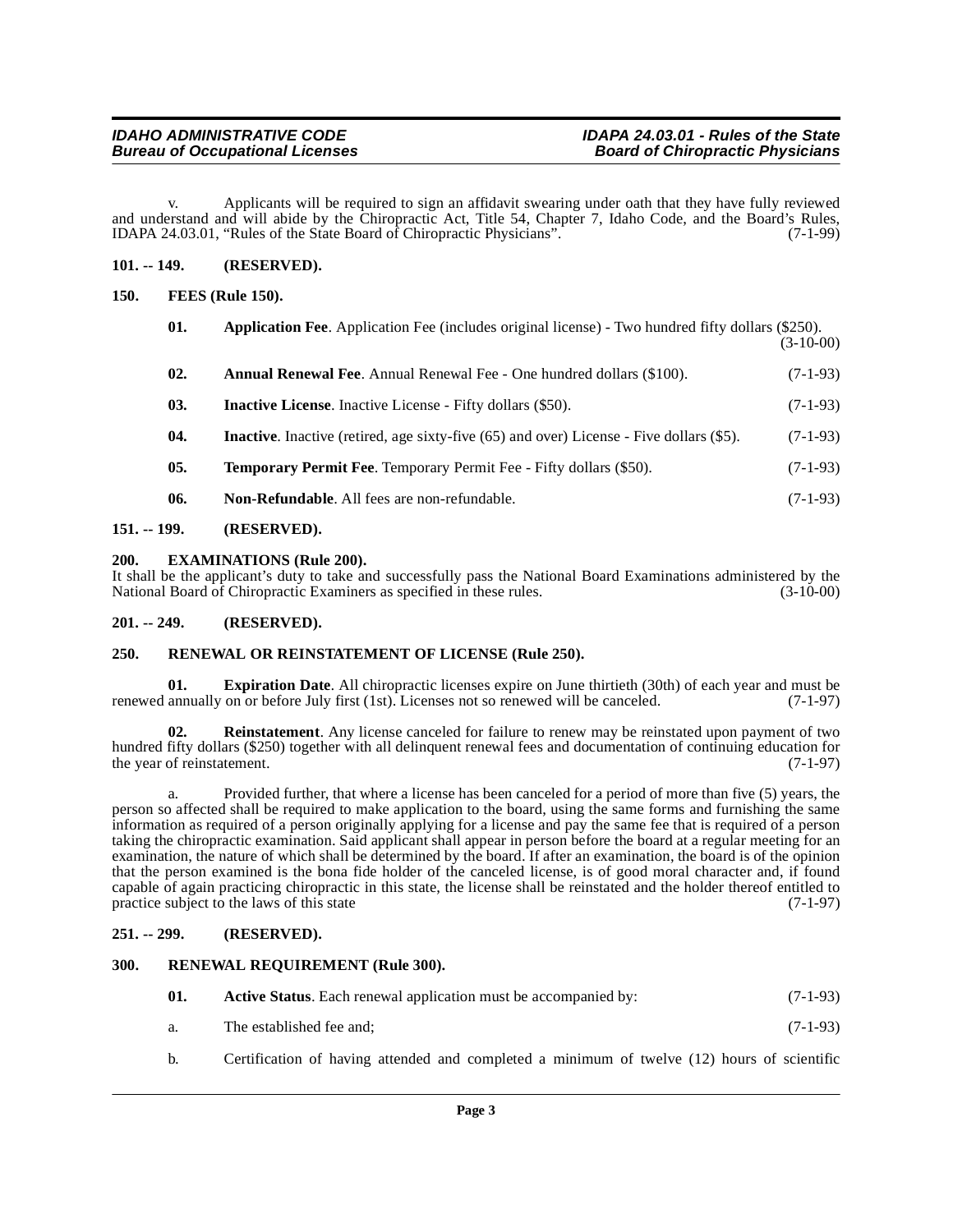# **Bureau of Occupational Licenses**

clinics, forums, or chiropractic study within the previous twelve (12) months, as approved by the Idaho Board of Chiropractic Physicians. (7-1-93) Chiropractic Physicians.

<span id="page-3-11"></span>**02. Inactive Status**. All licentiates' continued education requirement will be waived for any year or portion thereof until the licentiate is actively in practice in Idaho. Where this waiver is granted, the licentiates' renewal certificate and card will be marked "Inactive". When the licensee desires active status, he must show acceptable fulfillment of continuing educational requirements for the current year and submit a fee equivalent to the difference between the inactive and active renewal fee. The continuing educational requirement and the fees will not be prorated for a partial year. (7-1-93)

<span id="page-3-9"></span>**03. Definition Of Inactive Status**. "Inactive" status means licensee is a holder of an Idaho chiropractic license which may be made active by fulfilling the continuing educational requirement for the current year and paying the additional fee required. Until he does meet this requirement, he may not practice chiropractic in Idaho.  $(7-1-93)$ 

<span id="page-3-10"></span>**04.** Inactive Retired. "Inactive Retired" status means licensee is a holder of an Idaho chiropractic sover sixty five (65) years of age and permanently retired from the practice of chiropractic. (7-1-93) license, is over sixty five (65) years of age and permanently retired from the practice of chiropractic.

# <span id="page-3-0"></span>**301. -- 349. (RESERVED).**

### <span id="page-3-8"></span><span id="page-3-1"></span>**350. CONTINUING EDUCATION (Rule 350).**

In order to further protect the public health and to facilitate the administration of the Chiropractic Act, the board has formulated the following rules: (7-1-93) formulated the following rules:

<span id="page-3-14"></span>**01.** Subject Material. The subject material of the continuing education requirement shall be germane to the practice of chiropractic and sponsored by an approved school of chiropractic. (The above is limited to Section 54-709(1)(b), Idaho Code). (7-1-93)  $54-709(1)(b)$ , Idaho Code).

<span id="page-3-15"></span>**02. Verification Of Attendance**. It shall be necessary for the applicant to provide verification of attendance by securing authorized signatures from the course instructors or sponsoring institution substantiating any and all days attended. This verification must be available on request by the Board. (7-1-93) and all days attended. This verification must be available on request by the Board.

#### <span id="page-3-2"></span>**351. -- 399. (RESERVED).**

# <span id="page-3-7"></span><span id="page-3-3"></span>**400. APPROVED SCHOOLS OF CHIROPRACTIC (Rule 400).**

<span id="page-3-13"></span>**01. Requirement For Approval**. The Idaho Board of Chiropractic Physicians will consider only that school or college or university of chiropractic as a reputable school, college or university of chiropractic in good standing if such school, college or university conforms to the requirements of "recognized candidate for accreditation", or "accredited" of the Council of Chiropractic Education or any foreign country college which meets equivalent standards as determined by the Idaho Board of Chiropractic Physicians and teaches accredited courses in all the subjects set forth in Section  $54-709(1)(b)$ , Idaho Code. (7-1-93)

a. Regardless of the Council on Chiropractic Education status, the Board may make additional ents for approval as a reputable school, college or university of Chiropractic. (7-1-93) requirements for approval as a reputable school, college or university of Chiropractic.

<span id="page-3-12"></span>**02. New Schools**. Those graduates of new schools of chiropractic will only be accepted for licensure application provided the school reaches "recognized candidate for accreditation" status with the Council on Chiropractic Education within one year following the first graduating class and are approved by the Idaho Board of Chiropractic Physicians. (7-1-93)

#### <span id="page-3-4"></span>**401. -- 449. (RESERVED).**

#### <span id="page-3-6"></span><span id="page-3-5"></span>**450. ADVERTISEMENTS. (Rule 450).**

No chiropractor shall disseminate or cause the dissemination of any advertisement or advertising which is any way fraudulent, false, deceptive or misleading. Any advertisement or advertising shall be deemed by the board to be fraudulent, false, deceptive, or misleading if it: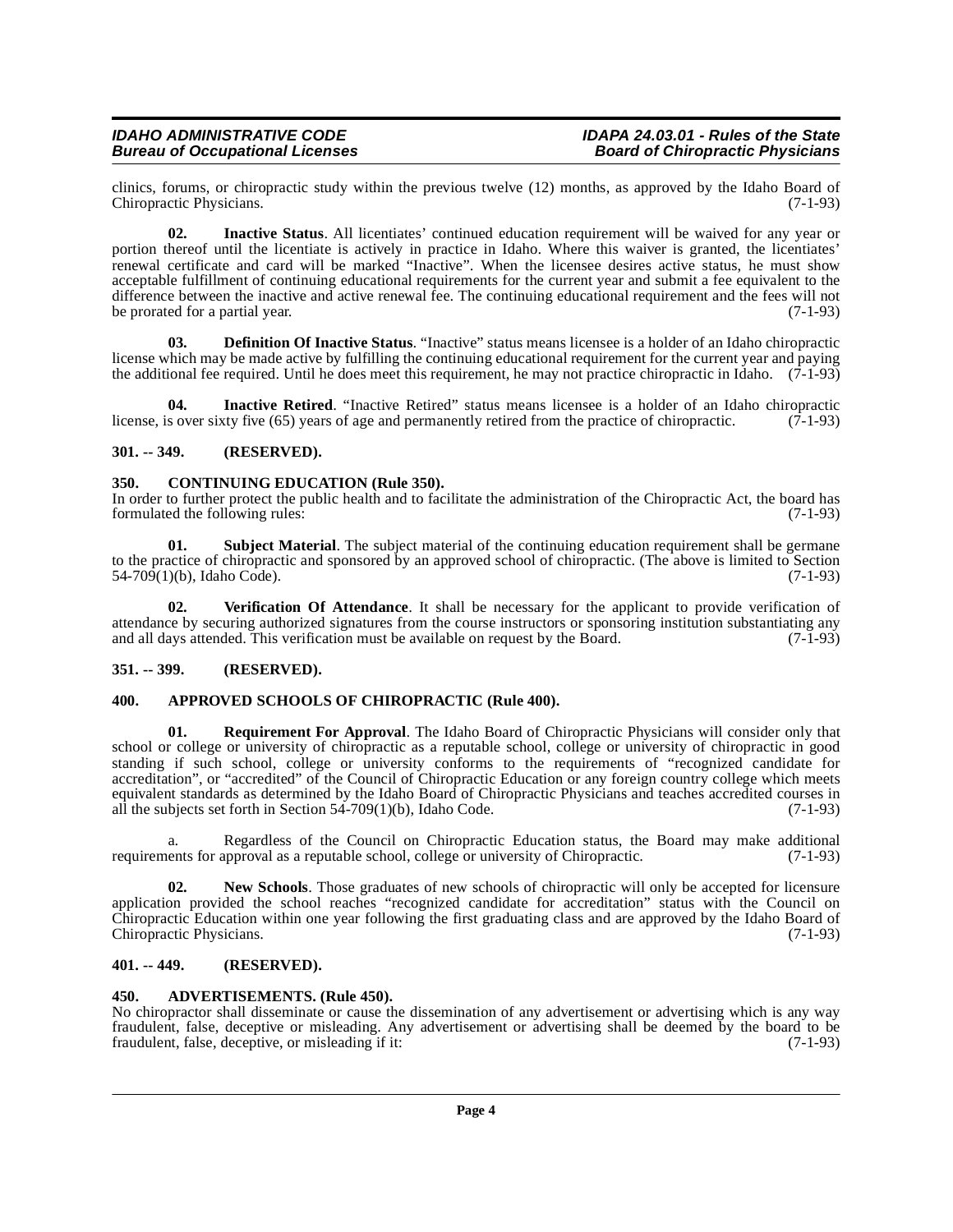### **IDAHO ADMINISTRATIVE CODE IDAPA 24.03.01 - Rules of the State Bureau of Occupational Licenses**

### <span id="page-4-15"></span><span id="page-4-8"></span>**01. Contains A Misrepresentation Of Fact**. Contains a misrepresentation of fact; or (7-1-93)

**02. Misleading Or Deceptive**. Is misleading or deceptive because in its content or in the context in which it is presented it makes only a partial disclosure of relevant facts. More specifically, it is misleading and deceptive for a chiropractor to advertise free services (i.e. x-rays, examination, etc.) or services for a specific charge when in fact the chiropractor is transmitting a higher charge for the advertised services to a third party payor for payment or charges the patient or a third party. It is misleading and deceptive for a chiropractor or a group of chiropractors to advertise a chiropractic referral service or bureau unless the advertisement specifically names each of the individual chiropractors who are participating in the referral service or bureau; or (7-1-93)

<span id="page-4-9"></span>**03.** Creates False, Or Unjustified Expectations Of Beneficial Treatment Or Successful Cures.<br>
Salse, or unjustified expectations of beneficial treatment or successful cures; or (7-1-93) Creates false, or unjustified expectations of beneficial treatment or successful cures; or

<span id="page-4-2"></span>**04. Appeals Primarily To Lay Person**. Is likely to appeal primarily to a lay person's fears, ignorance, or anxieties regarding his state of health or physical well-being; or (7-1-93)

<span id="page-4-13"></span>**05. Fails To Identify**. Fails to identify conspicuously the chiropractor or chiropractors referred to in the ng as a chiropractor or chiropractors; or (7-1-93) advertising as a chiropractor or chiropractors; or

<span id="page-4-14"></span>**06. Failure To Perform**. Contains any representations or claims, as to which the chiropractor, referred advertising, fails to perform; or to in the advertising, fails to perform; or

<span id="page-4-17"></span>**07. Use Of The Term "Chiropractor"**. Contains any representation which identifies the chiropractic practice being advertised by a name which does not include the terms "chiropractor," "chiropractic," or some easily recognizable derivative thereof; or (7-1-93)

<span id="page-4-3"></span>**08. Area Of Practice**. Contains any representation regarding a preferred area of practice or an area of practice in which the practitioner in fact specializes, which represents or implies that such specialized or preferred area of practice requires, or that the practitioner has received any license or recognition by the state of Idaho or its authorized agents, which is superior to the license and recognition granted to any chiropractor who successfully meets the licensing requirements of Chapter 7, Title 54, Idaho Code; or  $(7-1-93)$ the licensing requirements of Chapter 7, Title 54, Idaho Code; or

<span id="page-4-10"></span>**Deceptive Or Misleading Heading**. Appears in any classified directory, listing, or compendium under a heading, which when considered together with the advertisement, has the capacity or tendency to be deceptive or misleading with respect to the profession or professional status of the chiropractor; or (7-1-93) deceptive or misleading with respect to the profession or professional status of the chiropractor; or

<span id="page-4-11"></span>**10. Deceptive Or Misleading Information**. Contains any other representation, statement or claim which is misleading or deceptive. (7-1-93)

### <span id="page-4-0"></span>**451. -- 499. (RESERVED).**

# <span id="page-4-7"></span><span id="page-4-1"></span>**500. BOARD POLICIES AND DIRECTIVES (Rule 500).**

<span id="page-4-16"></span>**01. Register**. The board shall keep on file a current register of all applicants for licensure, rejected ts and licentiates, and the current license status of all licensed Idaho Chiropractic Physicians. (7-1-93) applicants and licentiates, and the current license status of all licensed Idaho Chiropractic Physicians.

<span id="page-4-6"></span>**02. Board Of Chiropractic Physicians' Agents**. The board shall authorize, by written agreement, the Bureau of Occupational Licenses to act as agent in its interest. (7-1-93)

<span id="page-4-5"></span>**03. Board Budget**. The board shall assist in preparation of an annual budget including all anticipated ures and income. (7-1-93) expenditures and income.

<span id="page-4-4"></span>**04.** Authorized Expenditures. The Board authorizes actual and necessary expenditures for Board to Board Members outside of Board meetings. (7-1-93) business to Board Members outside of Board meetings.

<span id="page-4-12"></span>**Delegates To Federation Of Chiropractic Licensing Boards**. Authorized delegates to the annual eive the honorarium and travel expenses as provided in Section 54-706(4), Idaho Code. (7-1-93) congress shall receive the honorarium and travel expenses as provided in Section  $54-706(4)$ , Idaho Code.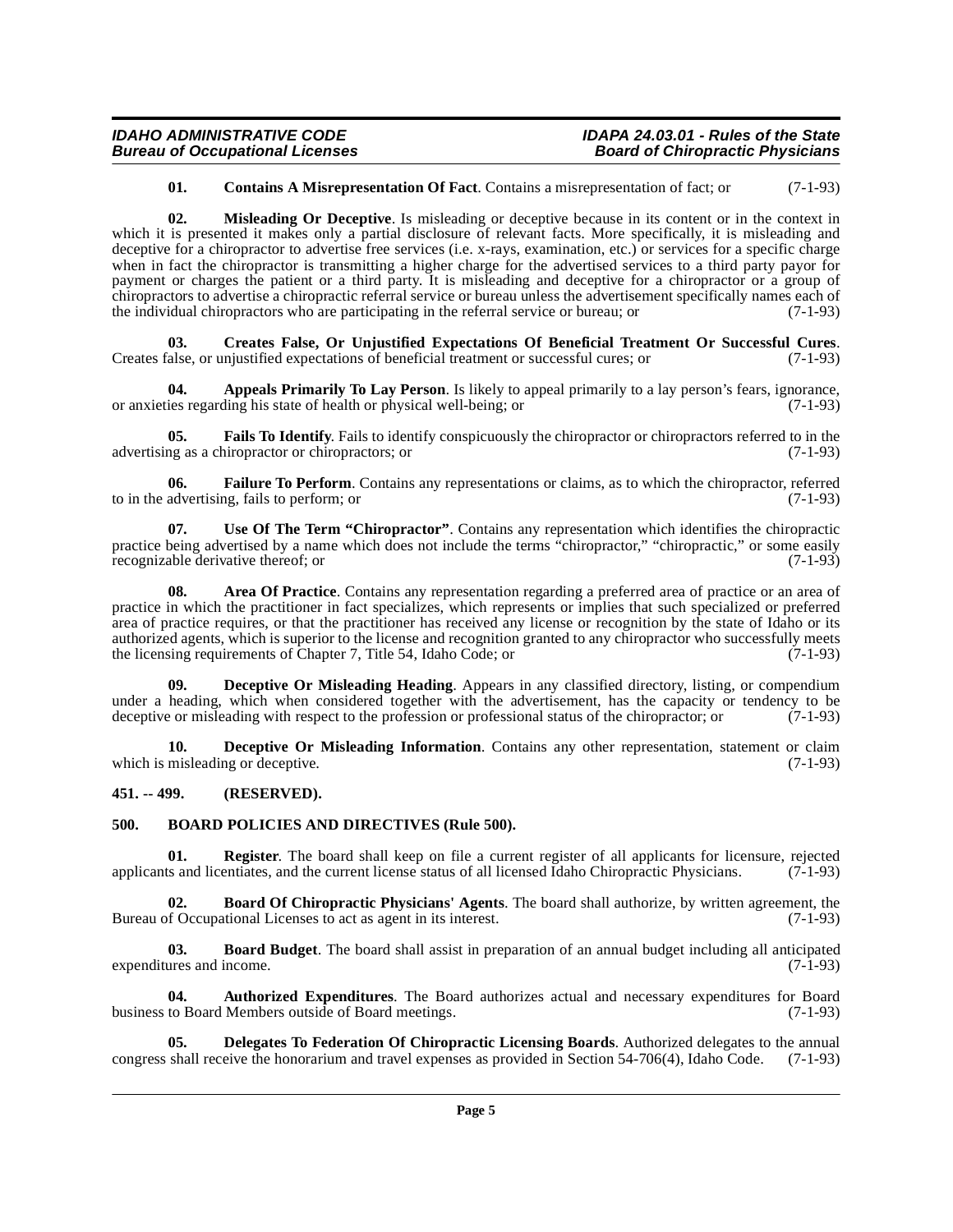#### <span id="page-5-0"></span>**501. -- 549. (RESERVED).**

#### <span id="page-5-5"></span><span id="page-5-1"></span>**550. CHIROPRACTIC ASSISTANTS (Rule 550).**

**01. Definition**. A chiropractic assistant is defined as any individual functioning in a dependent hip with a supervising chiropractic physician in the performance of any chiropractic practice. (7-1-93) relationship with a supervising chiropractic physician in the performance of any chiropractic practice.

**02. Chiropractic Physician Responsible And Liable**. The chiropractic physician shall be responsible and liable for:  $(7-1-93)$ 

<span id="page-5-7"></span>

| a. | Direct supervision; |  | $(7-1-93)$ |  |  |  |
|----|---------------------|--|------------|--|--|--|
|----|---------------------|--|------------|--|--|--|

b. Any acts of the assistant in the performance of chiropractic practice; (7-1-93)

c. Proper training and capabilities of the chiropractic assistant before authorization is given to perform any chiropractic practice.

<span id="page-5-4"></span>**03.** Chiropractic Assistant Limitations. A chiropractic assistant shall not: (7-1-93)

a. Manipulate articulations; (7-1-93)

b. Provide diagnostic results or interpretations to the patient; (7-1-93)

c. Provide treatment advice to any patient without instructions from the supervising Chiropractic Physician. (7-1-93) Physician. (7-1-93)

#### <span id="page-5-2"></span>**551. -- 599. (RESERVED).**

#### <span id="page-5-6"></span><span id="page-5-3"></span>**600. CHIROPRACTIC PEER REVIEW (Rule 600).**

<span id="page-5-8"></span>**01. Purpose And Composition Of Peer Review Committee**. There is hereby established a Peer Review Committee, the members of which will function at the will of the Idaho State Board of Chiropractic Physicians. (7-1-98)

a. The purpose of the Peer Review Committee is to review those matters relative to the ateness, quality, utilization, and cost of chiropractic care in the state of Idaho. (7-1-98) appropriateness, quality, utilization, and cost of chiropractic care in the state of Idaho.

b. The Committee will be comprised of a chairman and a minimum of five (5) members, all of whom will be appointed by the members of the Board, and all of whom will serve at the pleasure of the Board. They may be removed from the Committee by vote of the Board, at any time, without cause. (7-1-98)

c. The Board will appoint one (1) of its members to act as a liaison between the Board and the Committee. This liaison will serve at the pleasure of the Board and may be removed by the Board, at any time, without cause.  $(7-1-98)$ without cause.

#### **02. Definitions**. (7-1-98)

a. "Board" means the Idaho State Board of Chiropractic Physicians. (7-1-98)

b. "Patient" means an individual who has received treatment from an Idaho licensed chiropractor, or who has received treatment under the supervision or direction of an Idaho licensed chiropractor, which treatment is within the scope of practice for a chiropractor within the state of Idaho. (7-1-98)

c. "Peer Review" means an evaluation performed by members of the Committee, which review will include the appropriateness, quality, utilization, and cost of chiropractic services and ethical performance of chiropractic care. (7-1-98) chiropractic care.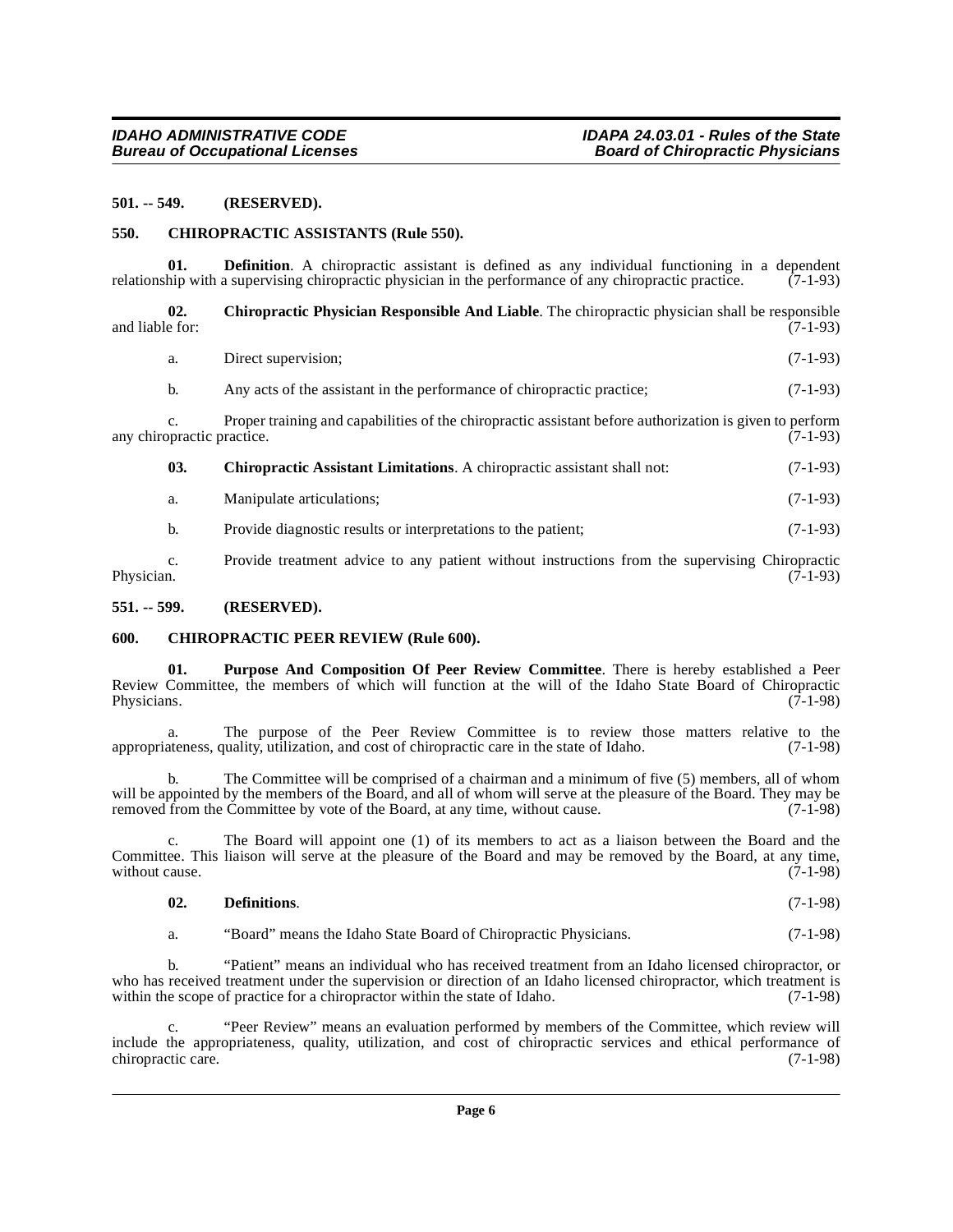d. "Peer Review Committee Members" shall mean those individuals appointed by the Board to serve<br>eer Review Committee. (7-1-98) on the Peer Review Committee.

e. "Individual Reviewers" means those individual members of the Committee who are designated by the chairman of the Committee to conduct a peer review evaluation of any particular matter. (7-1-98)

# <span id="page-6-0"></span>**03. Committee Criteria**. (7-1-98)

a. Requirements for Membership: To be considered for appointment to the Committee, an applicant shall: (7-1-98)

i. Hold a current Idaho license to practice chiropractic, which license is in good standing and which has never been the subject of a formal disciplinary action in any jurisdiction; (7-1-98)

ii. Be actively engaged in the practice of chiropractic for the past four  $(4)$  years, with the most recent of those years having been spent in Idaho.  $(7-1-98)$ two  $(2)$  of those years having been spent in Idaho.

b. Appointment Process: Each year the Board will notify all Idaho licensed chiropractors of the process and deadlines by which they may self-submit for membership on the Committee. (7-1-98)

i. The submissions will be maintained on file for one (1) year; after which time they will be discarded notice to the applicants. (7-1-98) without notice to the applicants.

ii. The Board will notify those individuals who are named to the Committee of their appointment. (7-1-98)

c. Limitations of Peer Review Committee Members. While serving on the Peer Review Committee, a member shall not:

i. Solicit to do independent medical examinations and/or reviews for insurance companies, attorneys or other third parties; (7-1-98)

ii. Utilize any designation or other reference to Committee membership on any advertisement, telephone book, office, letterhead, or any other place. (7-1-98) including telephone book, office, letterhead, or any other place.

Reimbursement: Committee members will be afforded expense reimbursement in accordance with state employee travel regulations upon Board approval. (7-1-98)

#### <span id="page-6-3"></span>**04. Standards**. (7-1-98)

a. In conducting any review, the Committee will utilize the Guidelines for Chiropractic Quality Assurance and Practice Parameters, Proceedings of the Mercy Center Consensus Conference, and Procedural/ Utilization Facts, Chiropractic/Physical Therapy Treatment Standards, a Reference Guide, 5th Edition, Robert E.  $Olson, D.C.$  (7-1-98)

b. The reviewing chiropractors will be expected to utilize their own experience and other reference sources in ascertaining the reasonableness and appropriateness of care provided. (7-1-98)

<span id="page-6-4"></span>**05. Who May Utilize The Services Of The Committee**. A request for peer review may be submitted to the Committee by a patient, the patient's legal representative, an insurer or other third-party payor or health care provider, or the treating chiropractic physician. (7-1-98)

**06. Form Of Request**. A request for peer review must be submitted to the Committee on forms from the Board offices. (7-1-98) available from the Board offices.

<span id="page-6-2"></span><span id="page-6-1"></span>**07. Fees For Review**. The following fees will be assessed: (7-1-98)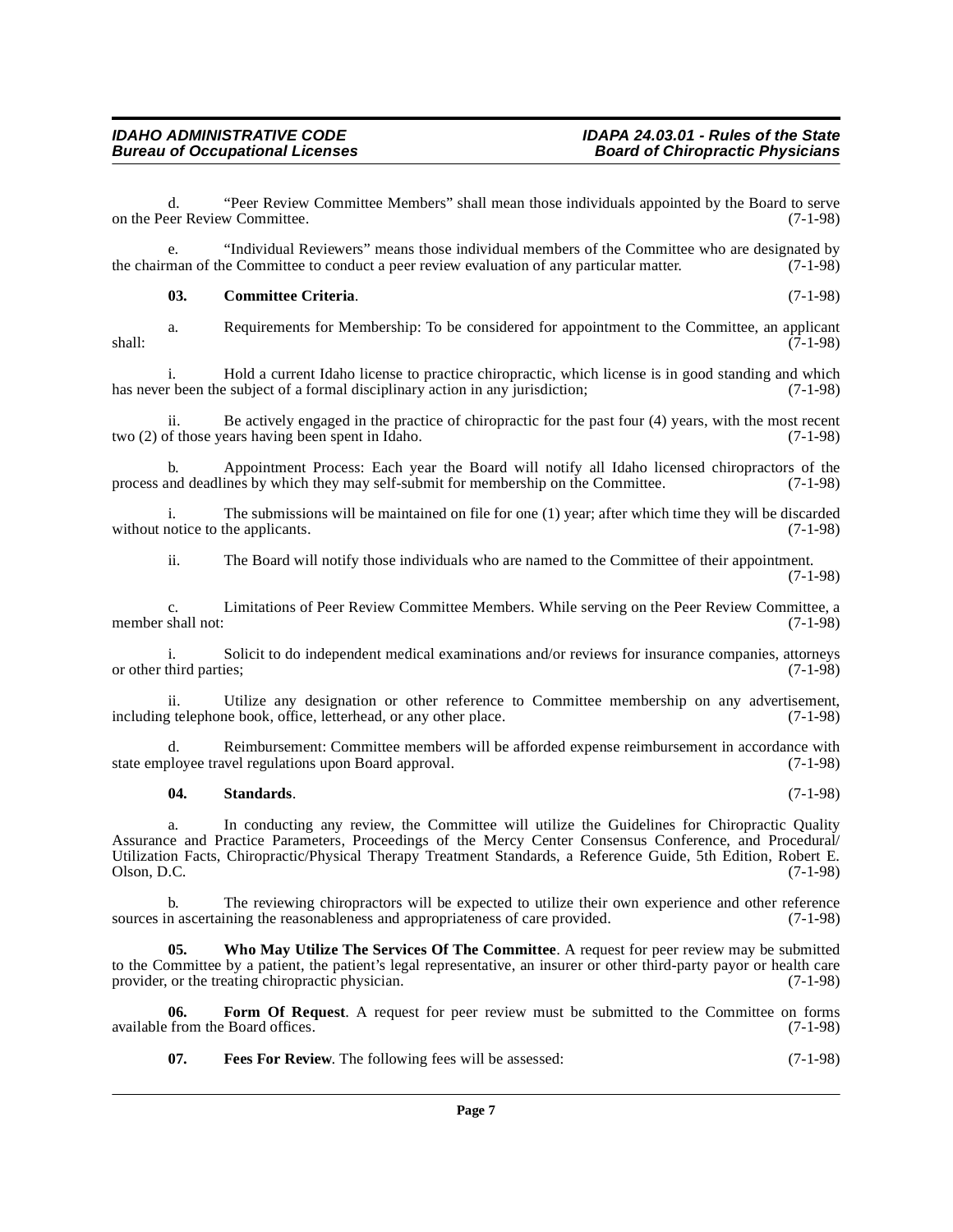a. If review is requested by a patient: no charge. (7-1-98)

b. If review is requested by a treating physician, an insurer or third party provider: (7-1-98)

One hundred twenty-five dollars  $(\$125)$  for a review of claims in the amount of one thousand r less;  $(3-30-01)$ dollars  $(\$1,000)$  or less;

ii. Two hundred fifty dollars (\$250) for a review of claims in the amount of one thousand one dollars  $(1,001)$  or more and not exceeding three thousand dollars  $(3,000)$ ; (3-30-01)

iii. Three hundred fifty dollars (\$350) for a review of claims in the amount of three thousand one  $(3-30-01)$ dollars  $(\$3,001)$  or more;

c. Payment for reviews by the insurer or third-party provider is required prior to implementation of any review process. (7-1-98)

#### <span id="page-7-2"></span>**08. Procedures For Review**. (7-1-98)

a. All reviews will be blind reviews. The identity of the patient, treating physician, and any insurer or ty payor for the services will be unknown to the individual reviewers. (7-1-98) third-party payor for the services will be unknown to the individual reviewers.

b. Peer review will be conducted only upon request. The opportunity for participation in the review will be made available to the non-requesting party or parties. With the exception of the treating chiropractic physician, there is no requirement of participation in the peer review process. (7-1-98)

c. Reviews will be conducted by three (3) individual reviewers, to be chosen from the membership of mittee by the chairman. (7-1-98) the Committee by the chairman.

d. The individual reviewers will conduct their evaluation, reach an agreement as to the outcome, and report that outcome to the chairman. If any of the parties desire to appeal this decision, they may notify the chairman who will appoint one (1) new reviewer to conduct an evaluation and report the outcome to the chairman. There will be no further rights to appeal. Decisions of the individual reviewer will not be subject to challenge. (7-1-98)

e. The chairman will provide regular reports to the Board liaison. If it is the opinion of the reviewers that a licensed chiropractic physician has violated any of the laws and rules governing continued licensure, the Committee chairman will notify the Board liaison, immediately. The liaison will then refer the matter for further investigation and potential disciplinary action by the Board. (7-1-98)

# <span id="page-7-0"></span>**601. RULE MAKING HISTORY PRIOR TO JULY 1, 1993 (Rule 601).**

Supersedes Rules adopted September 7, 1977 Authority Chapter 7, Title 54, Idaho Code, July 1, 1980 Adopted Under Emergency Provisions, June 10, 1982 Final Adoption, August 21, 1982 As Amended December 21, 1987 Effective January 11, 1988 Adopted Under Emergency Provisions, March 29, 1993 Adopted Under Temporary Provisions, July 1, 1997 (7-1-98)

#### <span id="page-7-1"></span>**602. -- 999. (RESERVED).**